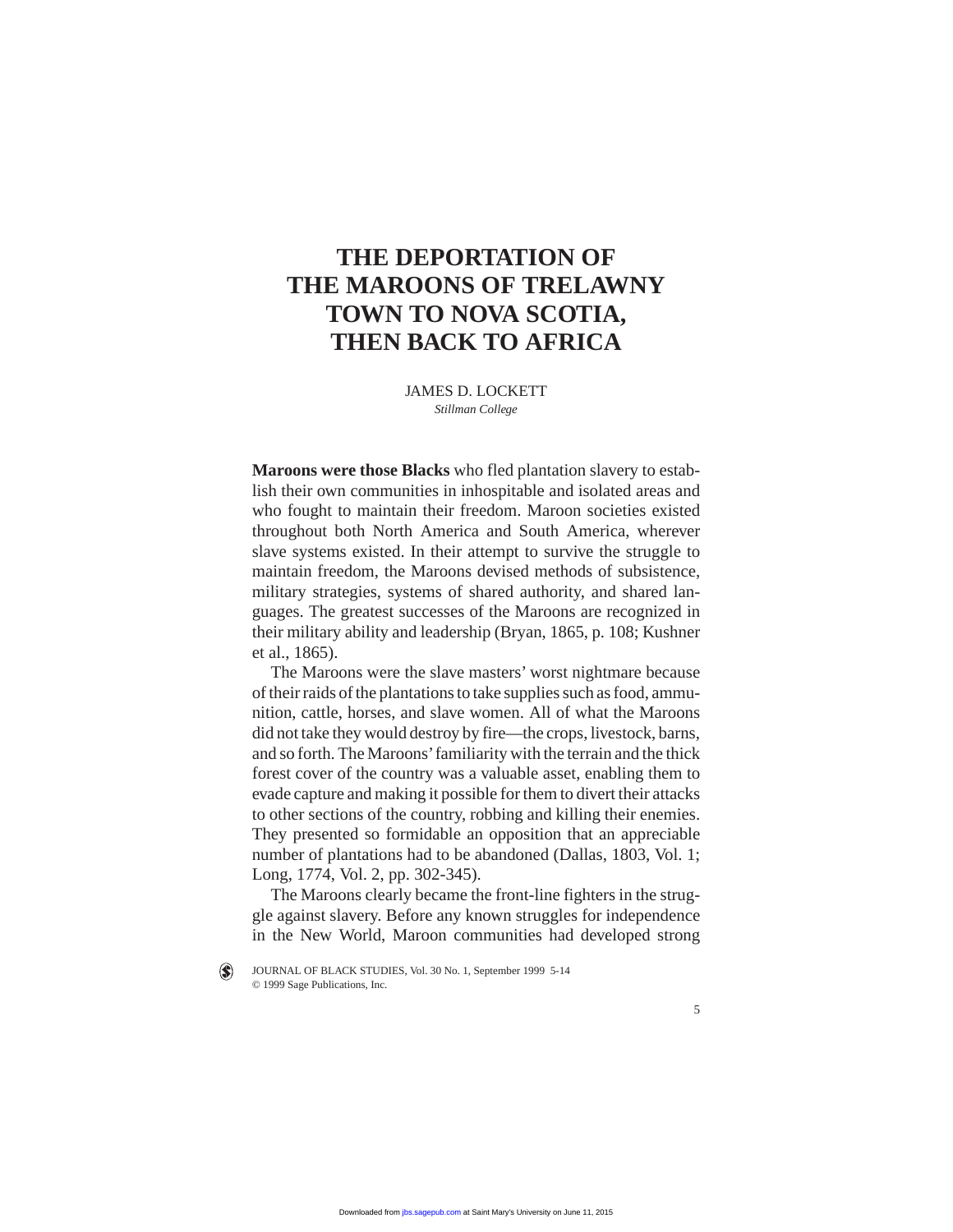ideas and strategies for self-sufficiency, self-help, and selfreliance, and they fought with great skill and courage for the right to self-determination (Edwards, Vol. 1, p. 527). The communities managed to unite people who had come from many different backgrounds and regions of the world, speaking different languages and practicing diverse customs and traditions. African traditions featured prominently in the formation and transformation of the way of life of these groups throughout the period of their struggle (Edwards, p. 528).

In Jamaica, the development, growth, and survival of Maroon societies provided a cultural link between the indigenous societies and the Spanish on one hand and the English on the other. This is historically significant because it indicates that the history of the Maroons of Jamaica is not only the most important link, but has become and remains in its entirety a part of the historical period (Long, 1774, Vol. 2, p. 463).

Today, the Maroons do not accept that they were defeated by the British military forces (Long, 1774, Vol. 2, pp. 445, 450-451). The Maroons faced forces backed by the largest and most successful colonial power of the time. They knew their strength. They knew the strength of their adversary and planned all their strategies around that knowledge. Their strategy at the inception of the war was to maintain their freedom and autonomy at all cost (Dallas, 1803, Vol. 1, pp. 124-125). In fact, they had resolved themselves to die fighting or commit mass suicide rather than surrender, as the Maroons of the "Famous Republic of Palmares," or "Black Troy" of Brazilhad done in 1697 (Chapman, 1918; Diggs, 1953, pp. 66-68).

The majority of the Maroons in the West Indies came from West Africa, and the highest percentage of them were Ashantis who ultimately were taken to Jamaica by the Spaniards. Upon escaping from the plantations and becoming Maroons, the former slaves would solemnly vow never to be slaves again, or, in the face of imminent capture, vow never to be taken alive (Dallas, 1803, Vol. 1, p. 154). The protracted struggle between the Maroons and the British culminated in a stalemate. The British, the world's greatest colonial power with a great military, did not achieve its objective of re-enslaving the Maroons, but instead lost a great number of men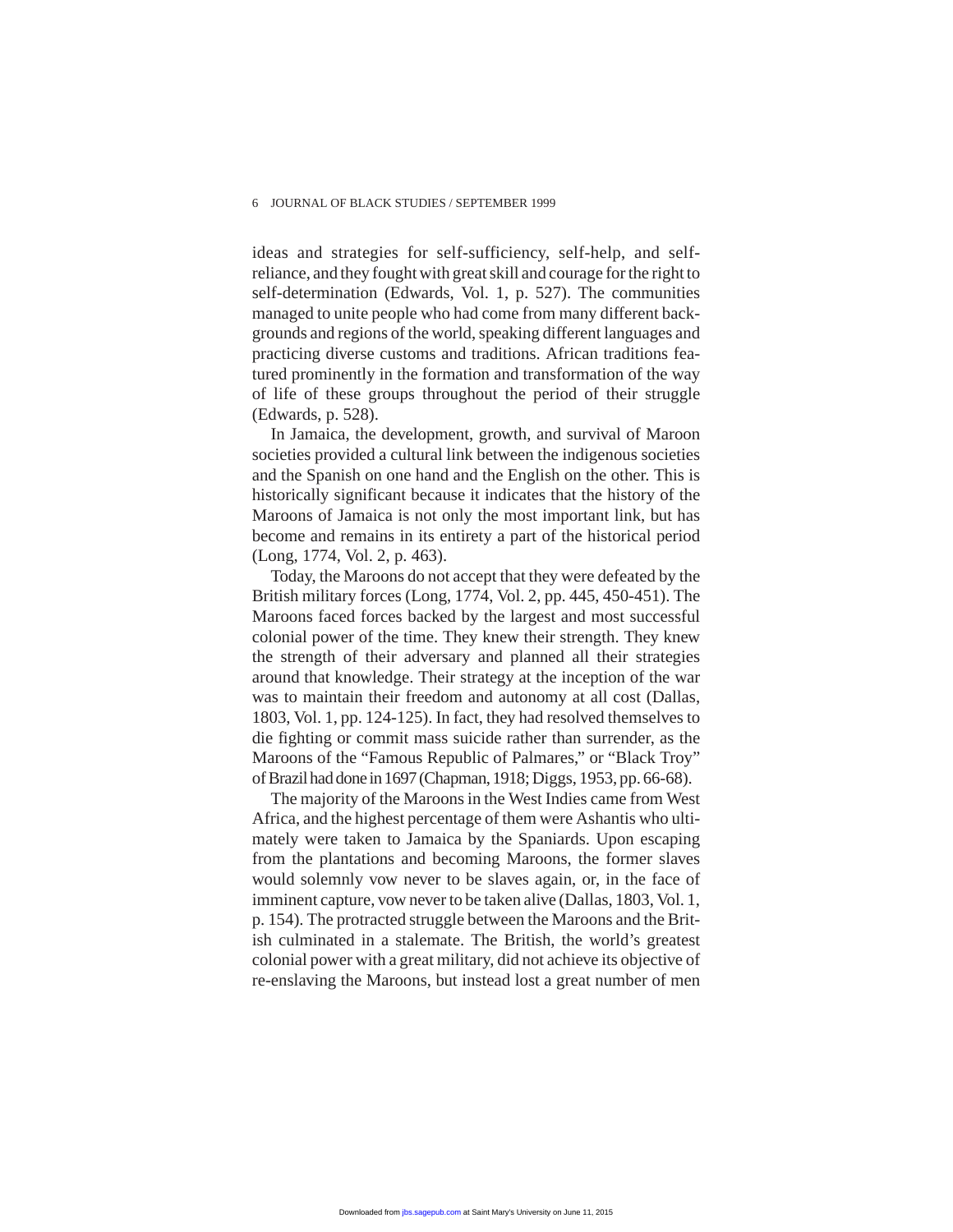and amount of money, whereas the Maroons stood by their word and maintained their freedom.

The Maroons considered the outcome of their fight against the British a victory because they had denied victory to a military force far superior to theirs. The victory of the Maroons had far-reaching implications for world history. First, for Black people throughout the world, it established the fact that slavery was not an acceptable condition of life. Second, compliance might have eased the conscience of those devout men in England, such as Granville Sharp, Thomas Clarkson, and William Wilberforce, leaders of the British antislavery movement, who argued for the abolition of slavery, and allowed their tacit support. Unequivocal repudiation of slavery by the Maroons was, indeed, one of the principal factors that sustained the abolitionist movement as well as the source of inspiration for the front-line fighters of slavery. The inability and, quite possibly, impossibility of the British military to defeat the Maroons, who caused constant threats and destruction on the plantations, was one of the chief reasons the British ended slavery throughout her Empire in 1833.

Two Maroon wars were fought, the first between 1725 and 1740 (which has been regarded as one of the three major slave revolts and the most serious on the island) and the second in 1795-1796. At the conclusion of the first series of Maroon-British confrontations, in 1738 and 1739, two treaties were concluded, assigning the Maroons more than 1,500 acres of land, a quasi-autonomous state, and the Trelawny Maroons had to hunt for and return runaway slaves; thus, they made themselves enemies of the slaves on the plantations who lost the option to run away and set up communities similar to those of the pretreaty Maroons (Eyre, 1980; Furness, 1965; Peterson, 1970; Schuler, 1970; Wright, 1923, 1970, pp. 5-27). The result of the second treaty was that the Maroon communities in Jamaica, which hitherto had been a haven for fugitive slaves, were pressed into action on behalf of the slave masters with a view to serving the ends of the slave system. Accordingly, the Maroons were very active as slave catchers during numerous slave revolts. One revolt in which the Maroons played a leading part in its suppression was that of 1760 (regarded as another of the major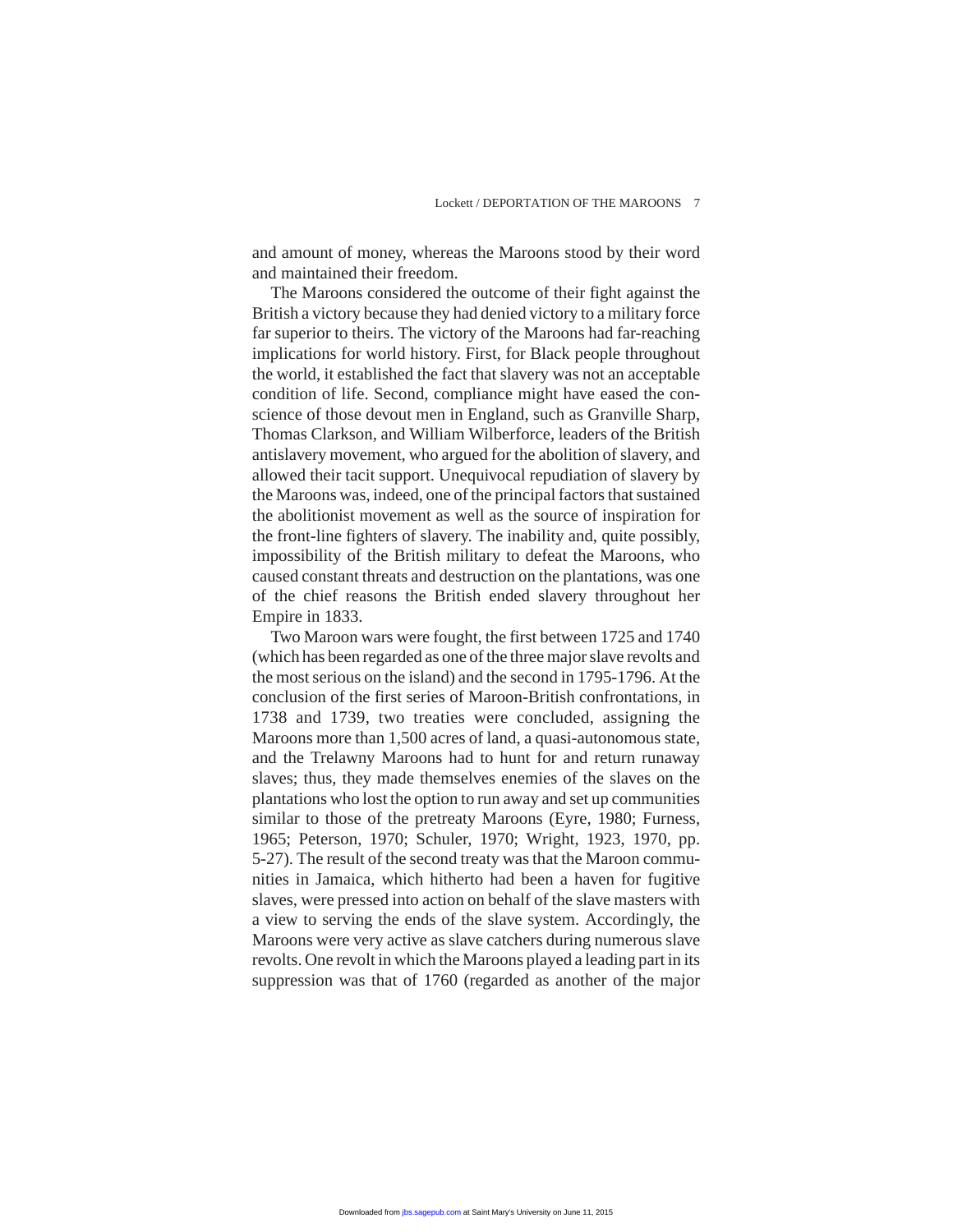Jamaican slave revolts). The Jamaican Maroons, therefore, played the role of slave catchers and suppressors of slaves, unlike Maroons in other areas of the West Indies and Latin America. Yet, there were indications that Maroons discharged their responsibilities of the second treaty in a half-hearted, far from satisfactory manner (Dallas, 1803, Vol. 1, pp. 122-123). Sir Edward Trelawny, Governor of Jamaica, asked the Maroons to become friends of the government. Some responded positively to his call, whereupon a section of land was set aside for them that was named in honor of the governor— Trelawny Town (Eyre, 1980, pp. 5-18).

According to R. C. Dallas, the Maroons' failure to adhere to the terms of the second treaty involving catching and returning runaway slaves was a factor that brought the slave masters into a combination, because they understood the compromised position of the Maroons and progressively exploited the situation. They flagrantly reneged and encroached on the treaty arrangements, resulting in the second Maroon War (1795-1796), in which the Trelawny Maroons (the largest group stood alone) declared war on the British. The Trelawny Maroons went on a bloody rampage of killing, plundering, and burning that resulted in the death of many people and farm animals, and the destruction of a large number of farms (Dallas, Vol. 1, pp. 122-123). Quite apprehensive, Alexander Lindsay, the Duke of Balcarres, the Governor of Jamaica in 1796, was determined to save the island from the Maroons' destructiveness; his prescription for this was a simple one: it was to deport the Trelawny Town Maroons, in spite of the fact that they had laid down their arms under pledge that they would not be deported from the colony. The sacred vow was made between his commanding officer, General George Walpole, and Colonel Montague James, Chief of the Maroons. The Duke of Balcarres considered the treaty a meaningless ploy.<sup>1</sup>

As soon as the Maroons laid down their arms, they were transported to Port Royal and then immediately corralled into two transport vessels that were conveniently lying in that harbor. Having not decided on where the Maroons would be sent, the Lieutenant Governor urged that they be sent away with dispatch.<sup>2</sup> He complained to William Henry Bentinck, Duke of Portland, the Secretary of States for the Colonies, that he did not know at that time where the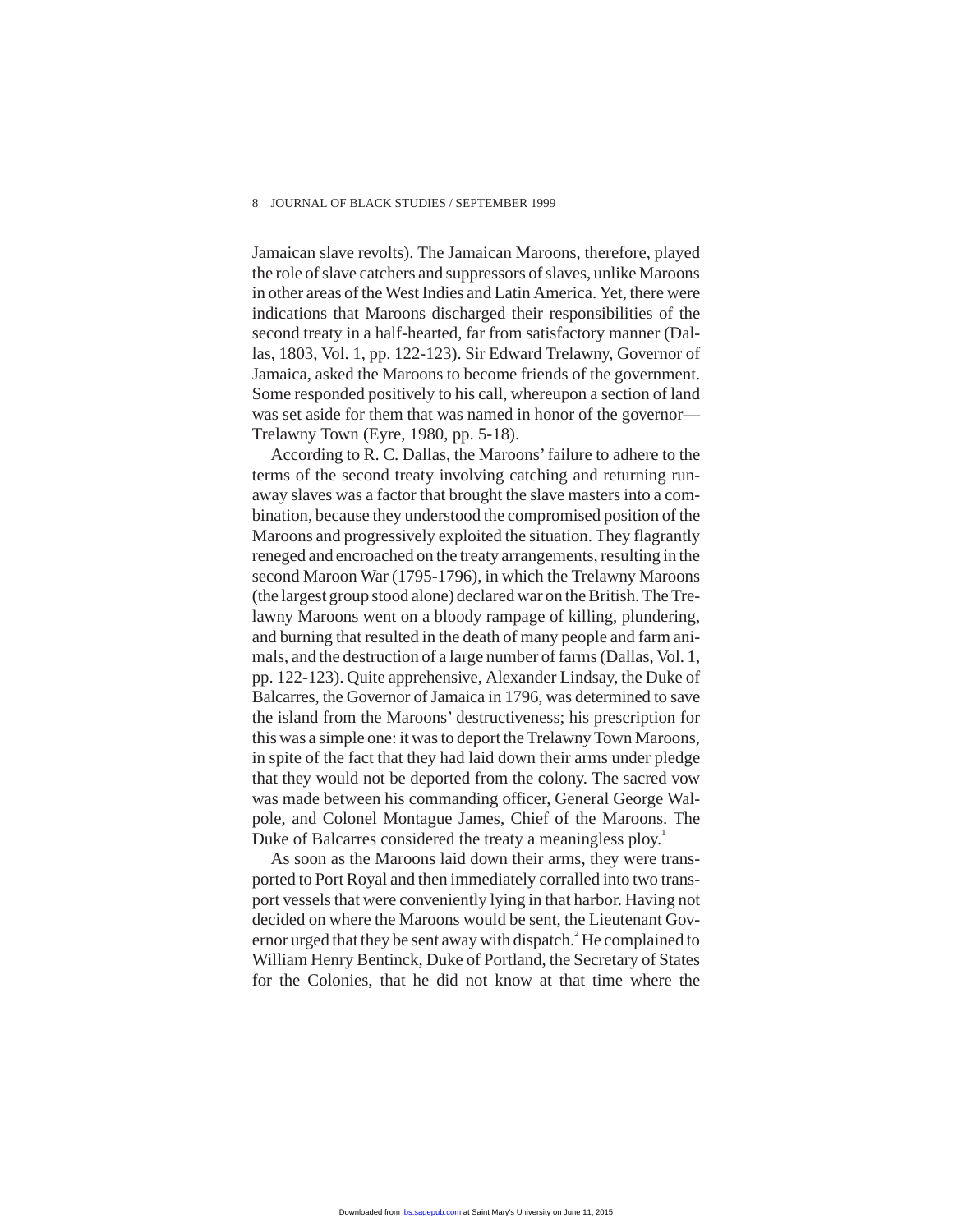Maroons would be sent. He considered New Brunswick, Sierra Leone, and the Bahamas.<sup>3</sup>

In addition to the governor's perception of the necessity for removing them for security considerations, he also pointed out that maintaining the Maroons on two ships in the harbor was too costly, and the dwindling provisions would ultimately jeopardize all their lives. Thus, fully realizing the ominous and imminent threat posed by the continuing presence of the Maroons of Trelawny Town, albeit packed on two ships anchored in the harbor at Port Royal, worsening conditions moved toward setting the stage for a mutiny, a possibility the governor most feared. He was anxious and desperate to get the Maroons as far from Jamaica as possible, as quickly as possible. He was so hell-bent on getting them out that he urged that the Maroon-packed ships sail out to sea promptly, omitting the fact that he had not decided on the place where the Maroons would be located.<sup>4</sup> Thus, Governor Lindsay hastily conferred with Admiral Parker, in charge of the fleet of the Royal Navy stationed at Jamaica.<sup>5</sup> The decision was made to take the Trelawny Town Maroons to Nova Scotia, just as the American Negroes who fought on the side of the British during the American Revolution were taken in 1783.

Governor Lindsay set in motion the process of deporting the Maroons, with the exception of the Duke of Portland, the Secretary of States for the Colonies, because he believed his responsibility required him to get the Maroons off the island as expeditiously as possible, without confronting obstacles such as lengthy governmental procedures. Furthermore, Governor Lindsay did not consult with King George III, the British Government under the leadership of Prime Minister Henry Addington, nor the Governor of Nova Scotia, Sir John Wentworth, who was not informed of the Maroons' deportation to his island until the Maroons had been at sea 26 days.<sup>6</sup> Governor Lindsay succeeded in getting the House of Assembly in Jamaica to hurriedly (May 1, 1796) enact a deportation law designed to remove the Maroons of Trelawny Town from the island.<sup>7</sup> He believed he should act quickly, circumvent rules and regulations, get the Maroons away from Jamaica, and then inform the appropriate officials of his deeds, which is precisely what he did.<sup>8</sup> He did not fear punishment by the British government, but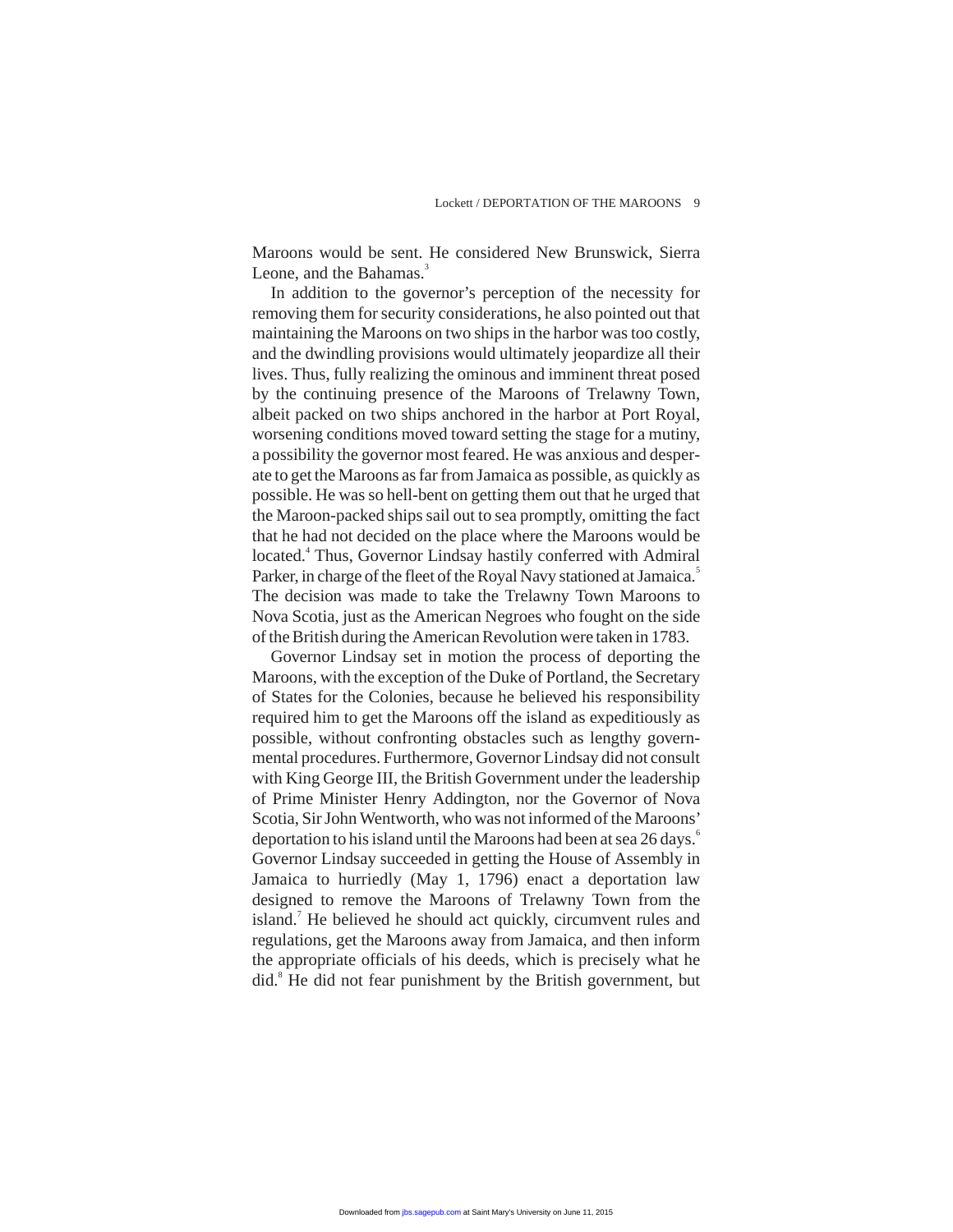expected appreciation and commendation after they received his full and clear explanation of his deportation of the Trelawny Town Maroons.<sup>9</sup> In addition, as a result of the Trelawny Town Maroons' most violent rebellion against the government and the people of Jamaica in August 1975, a rebellion that struck utter fear in the hearts and minds of all non-Maroons on the island of Jamaica, he believed that getting the Maroons out was desired by the British government as well as the people of Jamaica. Thus, he believed under no circumstances would he execute an order to bring the Maroons back to Jamaica.

The governor of Jamaica did become somewhat concerned about the flurry of questions raised both in Britain and on the island of Jamaica about the legality of deporting the Trelawny Maroons. Meanwhile, the Trelawny Maroons had resigned themselves to deportation.<sup>10</sup> Governor Lindsay did not misrepresent their situation when he mentioned their unpopularity with a large section of the Jamaican society.<sup>11</sup> In fact, in his communication with officials in Britain and on the island of Jamaica, he asserted that if the Trelawny Maroons were brought back to Jamaica they would be torn to pieces by the people, or such a clamor would be created that it would lead to adopting the most violent means of enforcing plans to get rid of them and send them away. The Maroons were aware of the aforementioned and in the atmosphere of tense expectancy, they sent two diplomatic petitions to Governor Lindsay, well aware that their deportation was an act of betrayal. But they were a realistic people who fully understood the people's animosity against them. They were prepared to bide their time. They were even prepared at that point to show humility and contrition.<sup>12</sup> Implicated in this situation was a treaty between the Maroons and the British. Created in an effort to halt the onslaught of the Maroons, the British had negotiated peace with the Maroons that resulted in a treaty that induced them into laying down their arms under pledge that they would not be deported from Jamaica (Edwards, Vol. 1, pp. 532-535). Realizing the governments of both Britain and Jamaica rejected the treaty between their chief, Colonel Montague James and the Commander-in-Chief of the British military forces at Jamaica, General George Walpole, Maroons sent a petition to Jamaica's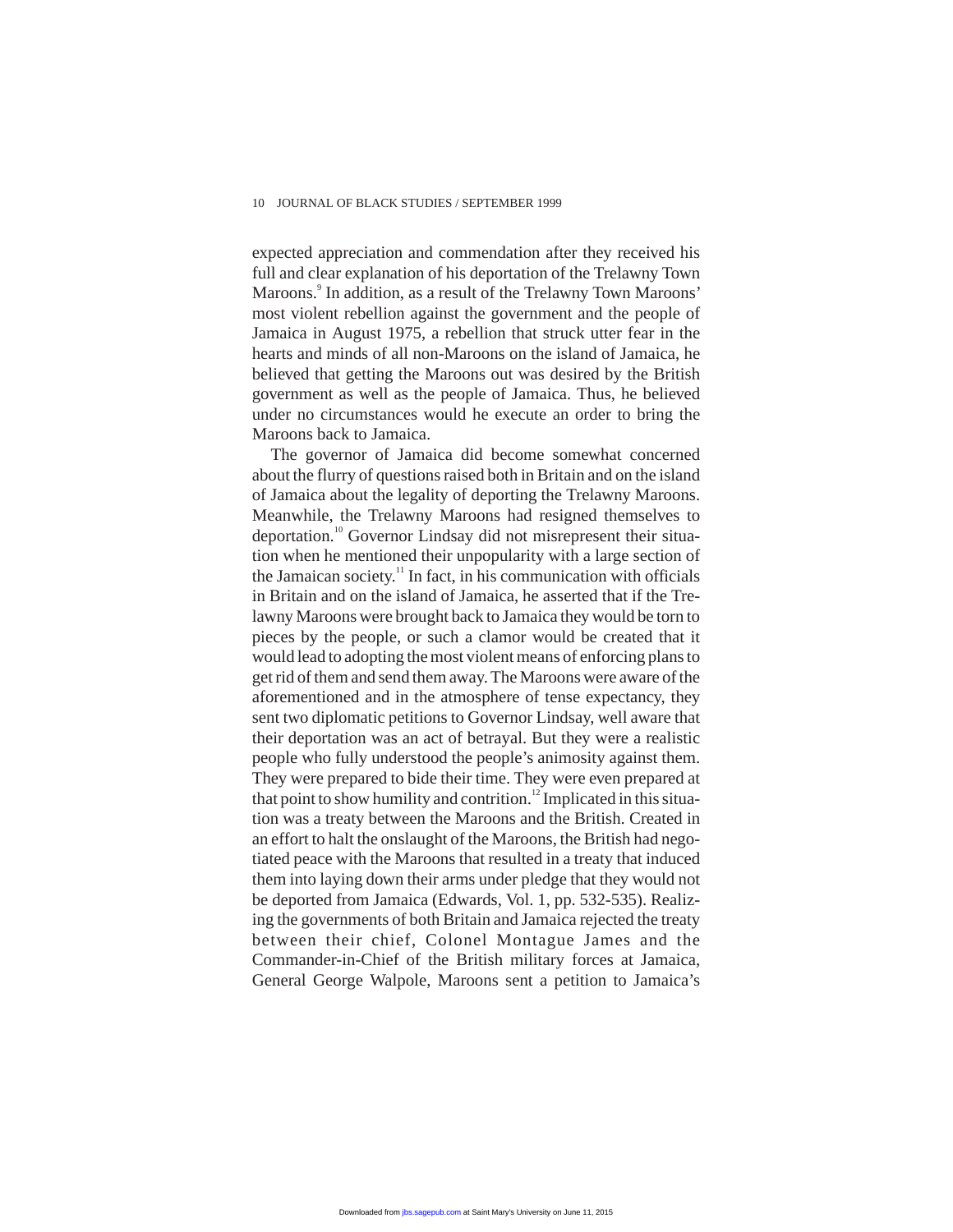Governor Lindsay acknowledging their violence against the people of Jamaica, their understanding of the rejection of the treaty, and the people's bitterness and fear of them; furthermore, they fully understood why they were being taken away from Jamaica. So, in view of the previous statement, the Maroons humbly requested that they be sent to another colony of the British empire where they would have the opportunity to prove the sincerity of their repentance and to prove themselves faithful subjects. The Maroons' first petition was couched in delicate language designed to get the British government to have mercy on them, empathize with them, and perhaps, eventually return them to Trelawny Town or a new territory in the Blue Mountains.<sup>13</sup>

Two weeks later, the Trelawny Maroons sent a second petition, directly to the Duke of Portland, William Henry Bentinck, Secretary of States for the Colonies through Governor Lindsay, who was quite pleased with it. $^{14}$  In the second petition, the Maroons expressed their understanding of the impossibility of remaining in Jamaica because of the bitterness and resentment of the Whites and people of color (Mulattos) against them that resulted from the "reign of terror" they committed on the people in August 1795.<sup>15</sup> The Maroons acknowledged the statute passed by the General Assembly of Jamaica that stipulated they be taken off the island, relocated, and not returned. If they returned and were caught, they quickly would be put to death without the benefit of clergy.<sup>16</sup> Fully realizing they were permanently barred from Jamaica, they requested the Duke of Portland to settle them somewhere in the Empire, and, if he could not, they were willing to serve in the British military, provided their old men, women, children, and the wives and children of the Maroon soldiers were protected and supported by the government, enabling them to live comfortably.<sup>17</sup>

The decision to send the Trelawny Maroons to Nova Scotia was made before the petition was received. Quite possibly, it was based on the fact that in 1783, some 1,200 former American slaves who gained their freedom by fighting on the British side during the American Revolution were taken to Nova Scotia. After staying there for 9 years, the Negroes seized the opportunity to go to Sierra Leone to gain homesteads, something they found difficult during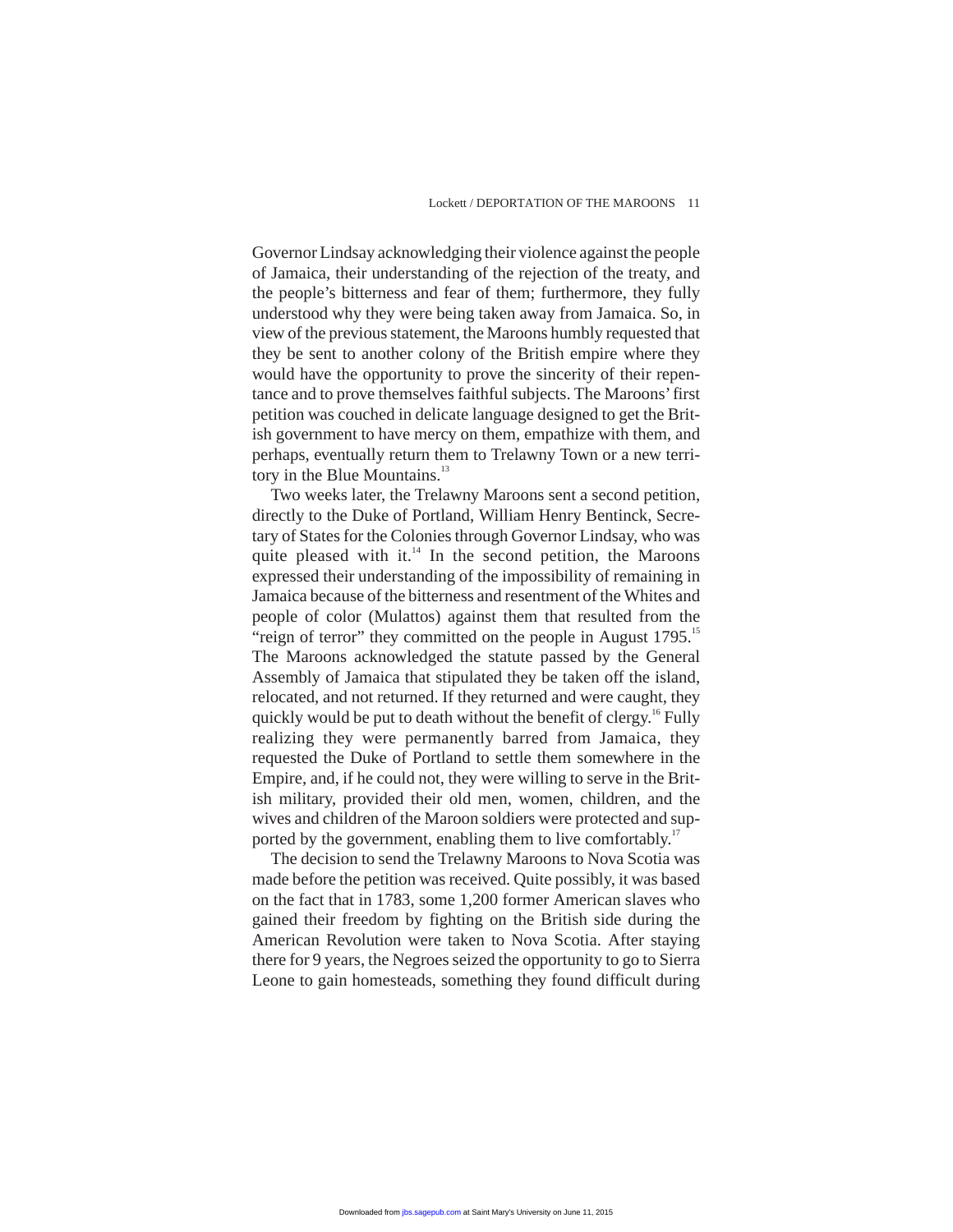their stay in Nova Scotia because of the intolerance of Tory émigrés. The Trelawny Maroons were put on board the ship (the *Dover*) that transported them to Nova Scotia in April 1796, although they did not set sail until May 8 of the same year. Governor Lindsay did not inform the Governor of Nova Scotia, Sir John Wentworth of the matter until June 3. When the Maroons landed at Halifax (the capital of Nova Scotia) on July 22 and 23, it meant they had been at sea for more than 2 months. The letter did not reach Governor Wentworth until well into August; thus, he was presented with a matter that probably could not be reversed.<sup>18</sup>

Climactically, the Maroons arrived in Nova Scotia at a propitious time, for it was during July when the weather was warm and pleasant,<sup>19</sup> but problems developed after their first winter, which was considered the longest and most severe since the British settlement of Nova Scotia in 1649 (Borrett, 1944, p. 33). The Maroons were quite disturbed by the terrible winter, for which they were totally unaccustomed. When they saw snow falling and covering the ground, and the water around them, where they had been doing their fishing, hardening, they were truly shocked. As the winter continued seemingly forever, they decided that Nova Scotia was no place for Maroons; from that moment, they refused to cooperate with Governor Wentworth's efforts at settling them, and once again the Maroons became most unpopular (Borrett, 1944).

The Maroons considered Nova Scotia their "Siberia," and consequently, through a series of petitions and memoranda to the authorities in Nova Scotia and Britain, including one to King George III, all requested their removal to a place with a climate similar to that of Jamaica.<sup>20</sup> Finally, after  $3\frac{1}{2}$  years of pleading and begging, the 538 Trelawny Maroons were taken to Sierra Leone, where, 8 years earlier, 1,200 former slaves who sided with the British during the American Revolution War, slaves mainly from Georgia and South Carolina, had been taken to Nova Scotia. After 9 difficult years there, at their request, they were taken to Sierra Leone. In Sierra Leone, the Maroons became significantly involved in helping to develop the colony that one day would become the nation of Sierra Leone. In fact, the successful settlement of Sierra Leone by the American Colonization Society became the model for the settling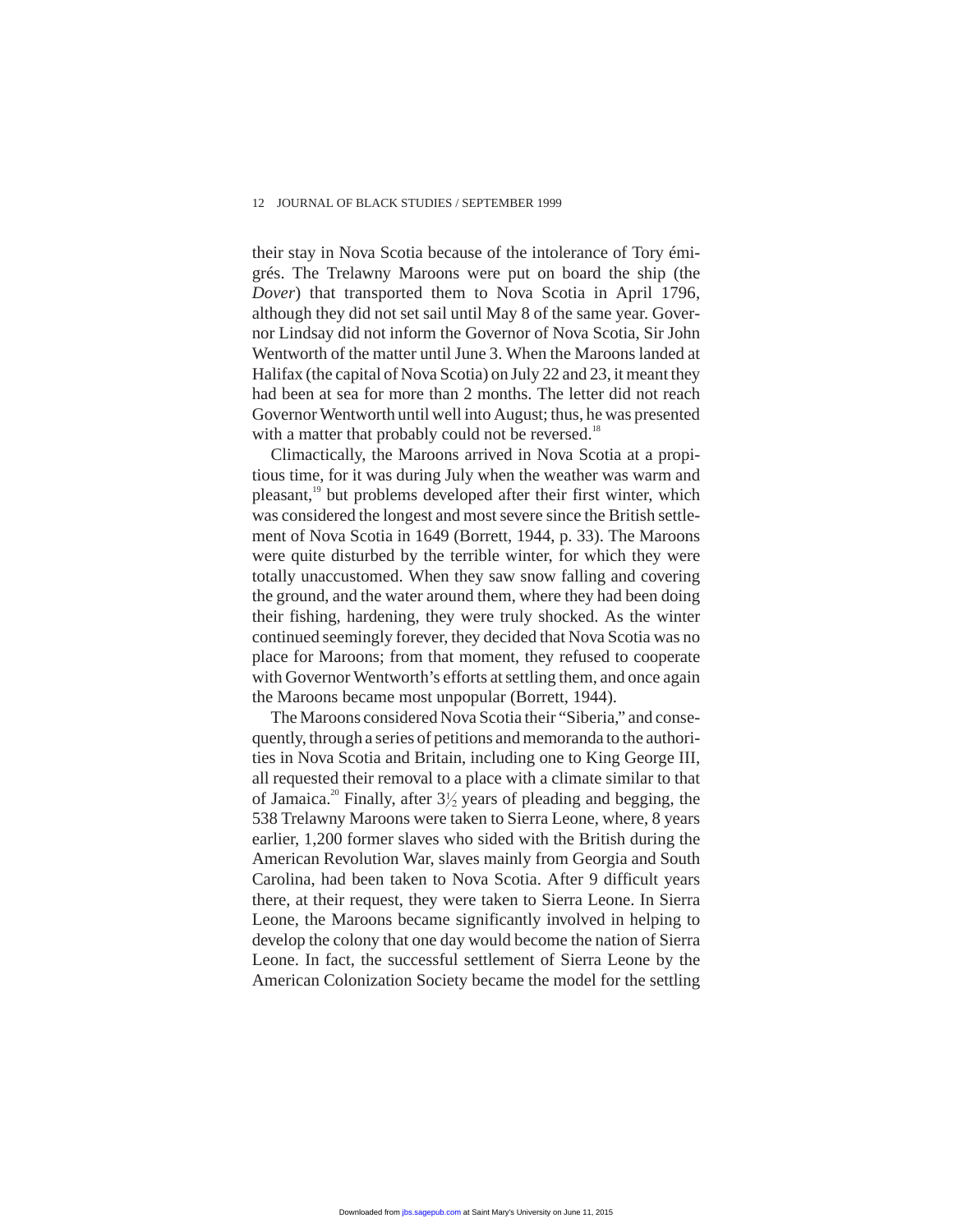of free Blacks from America in a place that would become known as Liberia some 14 years later.

## **NOTES**

1. Letter of Governor Lindsay to the Secretary of States for the Colonies, William Bentinck (1796, January 30). This and all letters cited in this article are available from the Colonial Office papers in the Public Records Office, Kingston, Jamaica.

2. Letter of Governor Lindsay (1796, January 30).

3. Letter of Governor Lindsay (1796, January 30).

4. Letter of Governor Lindsay (1796, January 30).

5. Letter of Governor Lindsay (1796, January 30).

6. Letter of Governor Lindsay to Sir John Wentworth of Nova Scotia (1796, June 3).

7. Letter of the Jamaica House of Assembly. The Act of Deportation, 36 George III, xxxiii-1-2.

8. Letter of Governor Lindsay to Sir John Wentworth (1796, June 3).

9. Letter of Governor Lindsay to Sir John Wentworth (1796, June 3).

10. Letter: the Maroons' petition to Governor Lindsay (1796, April 27).

11. Letter: the Maroons' petition to Governor Lindsay (1796, April 27).

12. Letter: the Maroons' petition to Governor Lindsay (1796, April 27).

13. Letter: the Maroons' petition to Governor Lindsay (1796, April 27).

14. Letter: the Maroons' petition to the Secretary of States for the Colonies, William Bentinck (1796, May 10).

15. Letter: the Maroons' petition to the Secretary of States for the Colonies, William Bentinck (1796, May 10).

16. Letter: the Maroons' petition to the Secretary of States for the Colonies, William Bentinck (1796, May 10).

17. Letter: the Maroons' petition to the Secretary of States for the Colonies, William Bentinck (1796, May 10).

18. Letter of Governor Lindsay to Governor Sir John Wentworth of Nova Scotia (1796, June 3).

19. Letters to *The Halifax Journal* (1796, July 21) and *The Weekly Chronicle*, Halifax, (1796, July 23).

20. Letters of Governor Sir John Wentworth to the Secretary of States for the Colonies, William Bentinck (1796, October 29; 1797, April 21 and June 2).

### **REFERENCES**

Borrett, W. C. (1944). *East Coast port and other tales told under the old clock*. Halifax, Canada: Imperial.